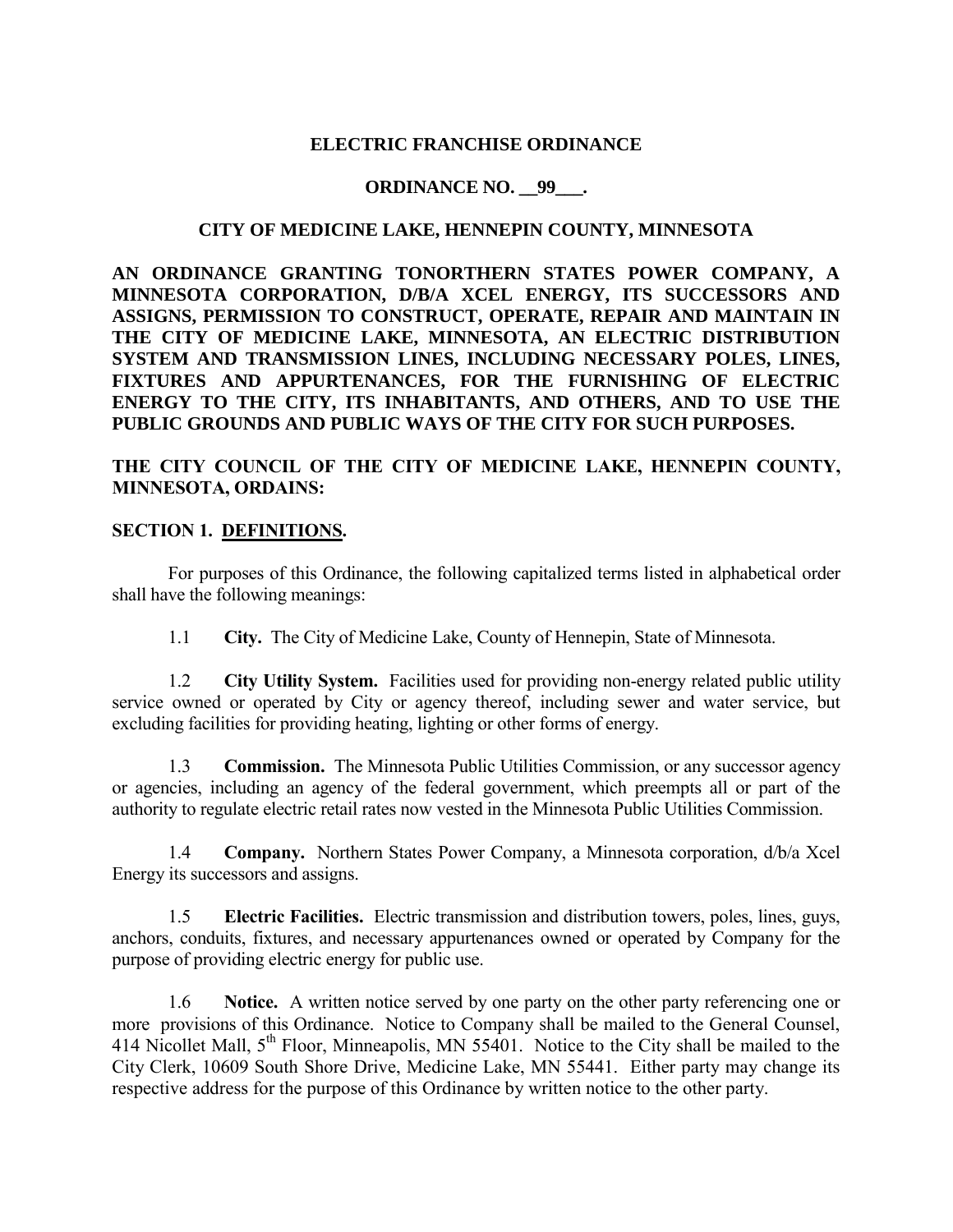1.7 **Public Ground.** Land owned by the City for park, open space or similar purpose, which is held for use in common by the public.

1.8 **Public Way.** Any street, alley, walkway or other public right-of-way within the City.

# **SECTION 2. ADOPTION OF FRANCHISE.**

2.1 **Grant of Franchise**. City hereby grants Company, for a period of 20 years from the date passed and approved by the City, the right to transmit and furnish electric energy for light, heat, power and other purposes for public and private use within and through the limits of the City as its boundaries now exist or as they may be extended in the future. For these purposes, Company may construct, operate, repair and maintain Electric Facilities in, on, over, under and across the Public Grounds and Public Ways of City, subject to the provisions of this Ordinance. Company may do all reasonable things necessary or customary to accomplish these purposes, subject however, to such reasonable regulations as may be imposed by the City pursuant to ordinance and to the further provisions of this franchise agreement.

2.2 **Effective Date; Written Acceptance**. This franchise agreement shall be in force and effect from and after passage of this Ordinance, its acceptance by Company, and its publication as required by law. The City, by Council resolution, may revoke this franchise agreement if Company does not file a written acceptance with the City within 90 days after publication.

2.3 **Service and Rates**. The service to be provided and the rates to be charged by Company for electric service in City are subject to the jurisdiction of the Commission. The area within the City in which Company may provide electric service is subject to the provisions of Minnesota Statutes, Section 216B.40.

2.4 **Publication Expense**. The expense of publication of this Ordinance will be paid by City and reimbursed to City by Company.

2.5 **Dispute Resolution**. If either party asserts that the other party is in default in the performance of any obligation hereunder, the complaining party shall notify the other party of the default and the desired remedy. The notification shall be written. Representatives of the parties must promptly meet and attempt in good faith to negotiate a resolution of the dispute. If the dispute is not resolved within 30 days of the written notice, the parties may jointly select a mediator to facilitate further discussion. The parties will equally share the fees and expenses of this mediator. If a mediator is not used or if the parties are unable to resolve the dispute within 30 days after first meeting with the selected mediator, either party may commence an action in District Court to interpret and enforce this franchise or for such other relief as may be permitted by law or equity for breach of contract, or either party may take any other action permitted by law.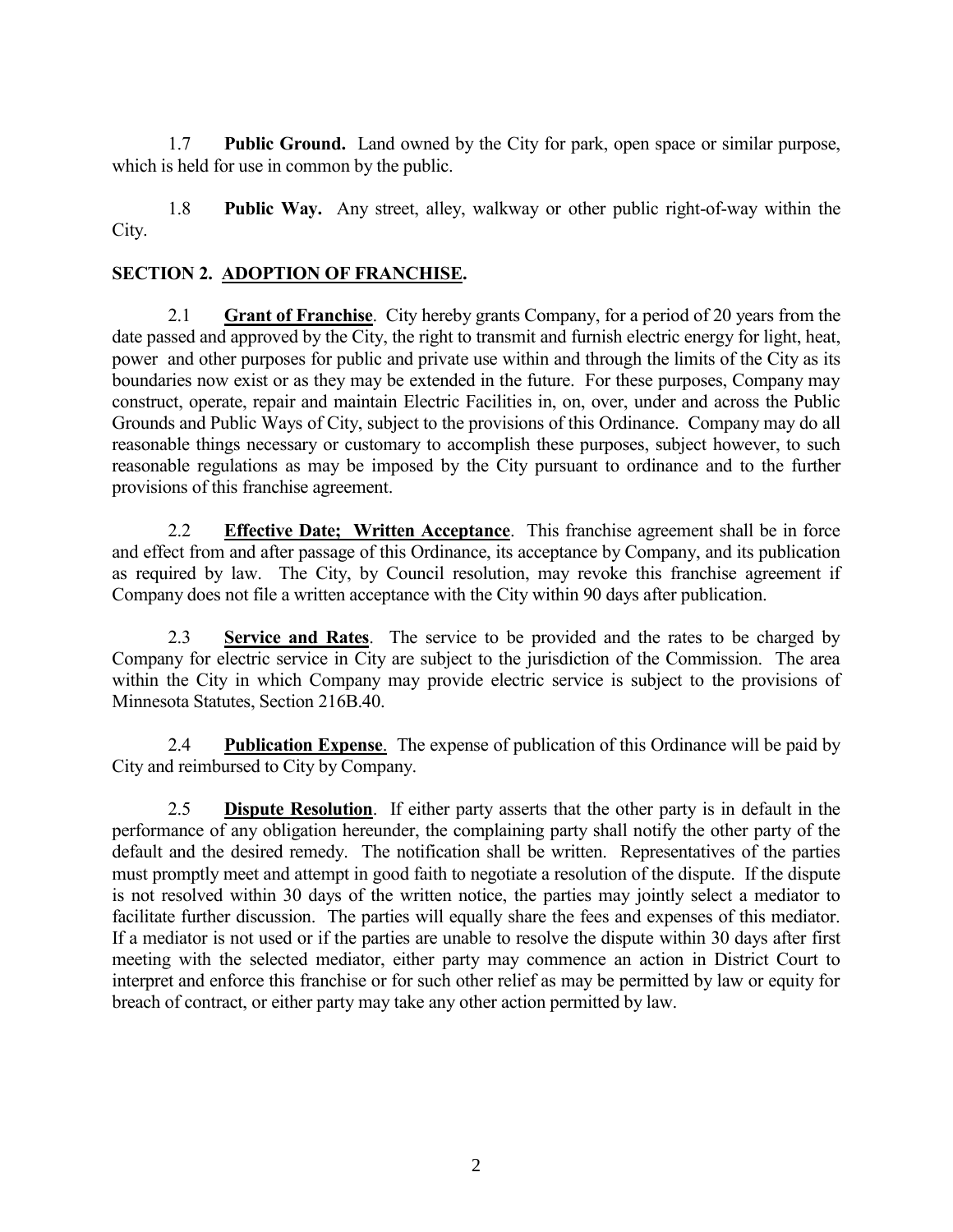## **SECTION 3. LOCATION, OTHER REGULATIONS.**

3.1 **Location of Facilities**. Electric Facilities shall be located, constructed and maintained so as not to interfere with the safety and convenience of ordinary travel along and over Public Ways and so as not to disrupt normal operation of any City Utility System previously installed therein. Electric Facilities shall be located on Public Grounds as determined by the City. Company's construction, reconstruction, operation, repair, maintenance, location and relocation of Electric Facilities shall be subject to permits if required by separate ordinance and to other reasonable regulations of the City to the extent not inconsistent with the terms of this franchise agreement. Company may abandon underground Electric Facilities in place, provided at the City's request, Company will remove all Electric Facilities interfering with a City improvement project, but only to the extent such Electric Facilities are uncovered by excavation as part of the City improvement project.

3.2 **Field Locations**. Company shall provide field locations for its underground Electric Facilities within City consistent with the requirements of Minnesota Statutes, Chapter 216D.

3.3 **Street Openings**. Company shall not open or disturb any Public Ground or Public Way for any purpose without first having obtained a permit from the City, if required by a separate ordinance, for which the City may impose a reasonable fee. Permit conditions imposed on Company shall not be more burdensome than those imposed on other utilities for similar facilities or work. Company may, however, open and disturb any Public Ground or Public Way without permission from the City where an emergency exists requiring the immediate repair of Electric Facilities. In such event, Company shall notify the City by telephone to the office designated by the City as soon as practicable. Not later than the second working day thereafter, Company shall obtain any required permits and pay any required fees.

3.4 **Restoration**. After undertaking any work requiring the opening of any Public Ground or Public Way, Company shall restore the same, including paving and its foundation, to as good a condition as formerly existed, and shall maintain any paved surface in good condition for two (2) years thereafter. The work shall be completed as promptly as weather permits, and if Company shall not promptly perform and complete the work, remove all dirt, rubbish, equipment and material, and put the Public Ground or Public Way in the said condition, the City shall have, after demand to Company to cure and the passage of a reasonable period of time following the demand, but not to exceed five (5) days, the right to make the restoration at the expense of Company. Company shall pay to the City the cost of such work done for or performed by the City. This remedy shall be in addition to any other remedy available to the City for noncompliance with this Section 3.4, but the City hereby waives any requirement for Company to post a construction performance bond, certificate of insurance, letter of credit or any other form of security or assurance that may be required, under a separate existing or future ordinance of the City, of a person or entity obtaining the City's permission to install, replace or maintain facilities in a Public Way.

3.5 **Avoid Damage to Electric Facilities**. Nothing in this Ordinance relieves any person from liability arising out of the failure to exercise reasonable care to avoid damaging Electric Facilities while performing any activity.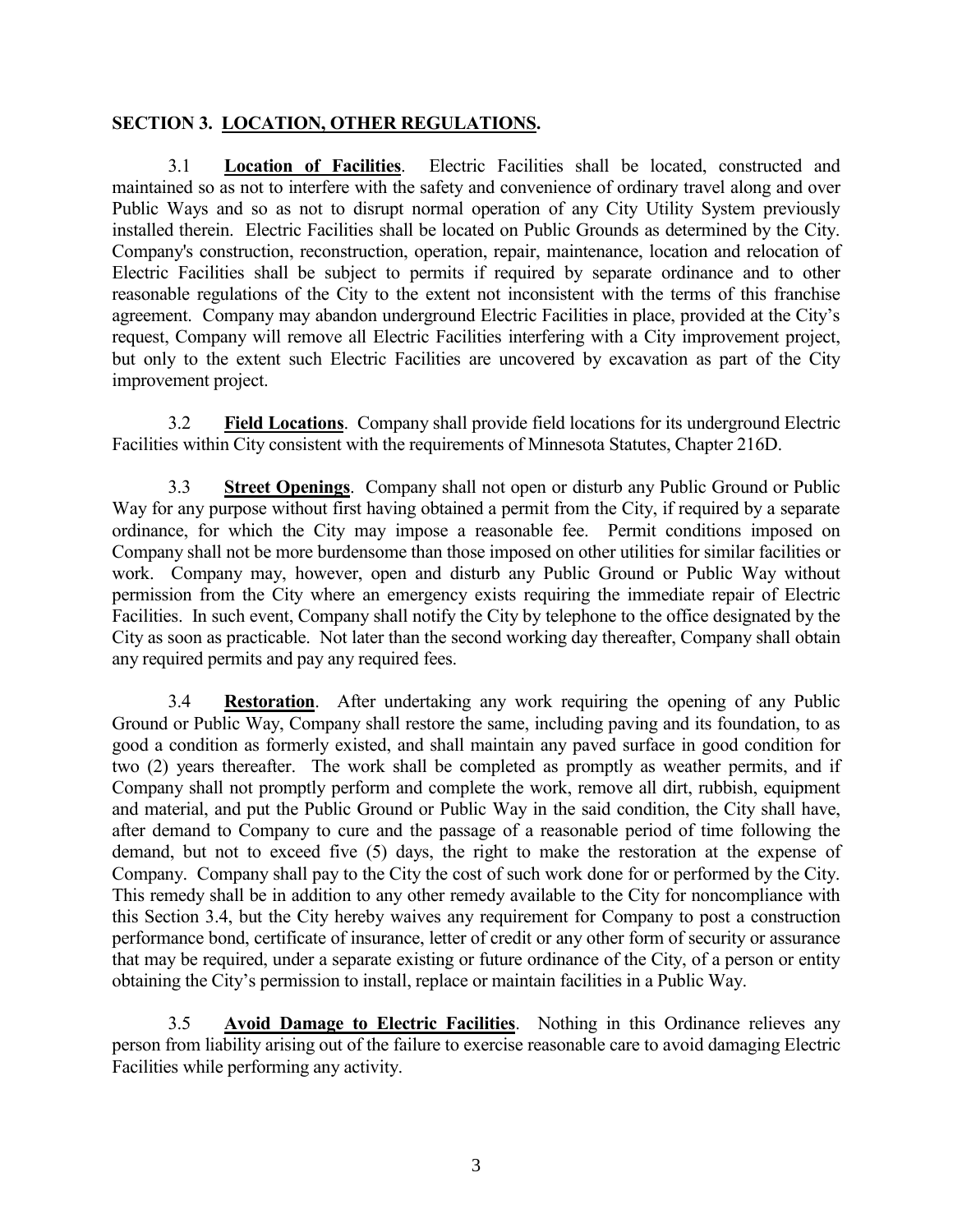3.6 **Notice of Improvements**. The City must give Company reasonable notice of plans for improvements to Public Grounds or Public Ways where the City has reason to believe that Electric Facilities may affect or be affected by the improvement. The notice must contain: (i) the nature and character of the improvements, (ii) the Public Grounds and Public Ways upon which the improvements are to be made, (iii) the extent of the improvements, (iv) the time when the City will start the work, and (v) if more than one Public Ground or Public Way is involved, the order in which the work is to proceed. The notice must be given to Company a sufficient length of time in advance of the actual commencement of the work to permit Company to make any necessary additions, alterations or repairs to its Electric Facilities.

3.7 **Shared Use of Poles**. Company shall make space available on its poles or towers for City fire, water utility, police or other City facilities upon terms and conditions acceptable to Company whenever such use will not interfere with the use of such poles or towers by Company, by another electric utility, by a telephone utility, or by any cable television company or other form of communication company. In addition, the City shall pay for any added cost incurred by Company because of such use by City.

# **SECTION 4. RELOCATIONS.**

4.1 **Relocation of Electric Facilities in Public Ways**. The Company shall comply with Minnesota Rules, part 7819.3100 and applicable City ordinances consistent with law. If the City determines to vacate a Public Way for a City improvement project, or at City's cost to grade, regrade, or change the line of any Public Way, or construct or reconstruct any City Utility System in any Public Way, it may order Company to relocate its Electric Facilities located therein if relocation is reasonably necessary to accomplish the City's proposed public improvement. Except as provided in Section 4.3, Company shall relocate its Electric Facilities at its own expense. The City shall give Company reasonable notice of plans to vacate for a City improvement project, or to grade, regrade, or change the line of any Public Way or to construct or reconstruct any City Utility System. If a relocation is ordered within five years of a prior relocation of the same Electric Facilities, which was made at Company expense, the City shall reimburse Company for non-betterment costs on a time and material basis, provided that if a subsequent relocation is required because of the extension of a City Utility System to a previously unserved area, Company may be required to make the subsequent relocation at its expense. Nothing in this Ordinance requires Company to relocate, remove, replace or reconstruct at its own expense its Electric Facilities where such relocation, removal, replacement or reconstruction is solely for the convenience of the City and is not reasonably necessary for the construction or reconstruction of a Public Way or City Utility System or other City improvement.

4.2 **Relocation of Electric Facilities in Public Ground**. City may require Company at Company's expense to relocate or remove its Electric Facilities from Public Ground upon a finding by City that the Electric Facilities have become or will become a substantial impairment to the existing or proposed public use of the Public Ground.

4.3 **Projects with Federal Funding**. Relocation, removal, or rearrangement of any Company Electric Facilities made necessary because of the extension into or through City of a federally-aided highway project shall be governed by the provisions of Minnesota Statutes, Section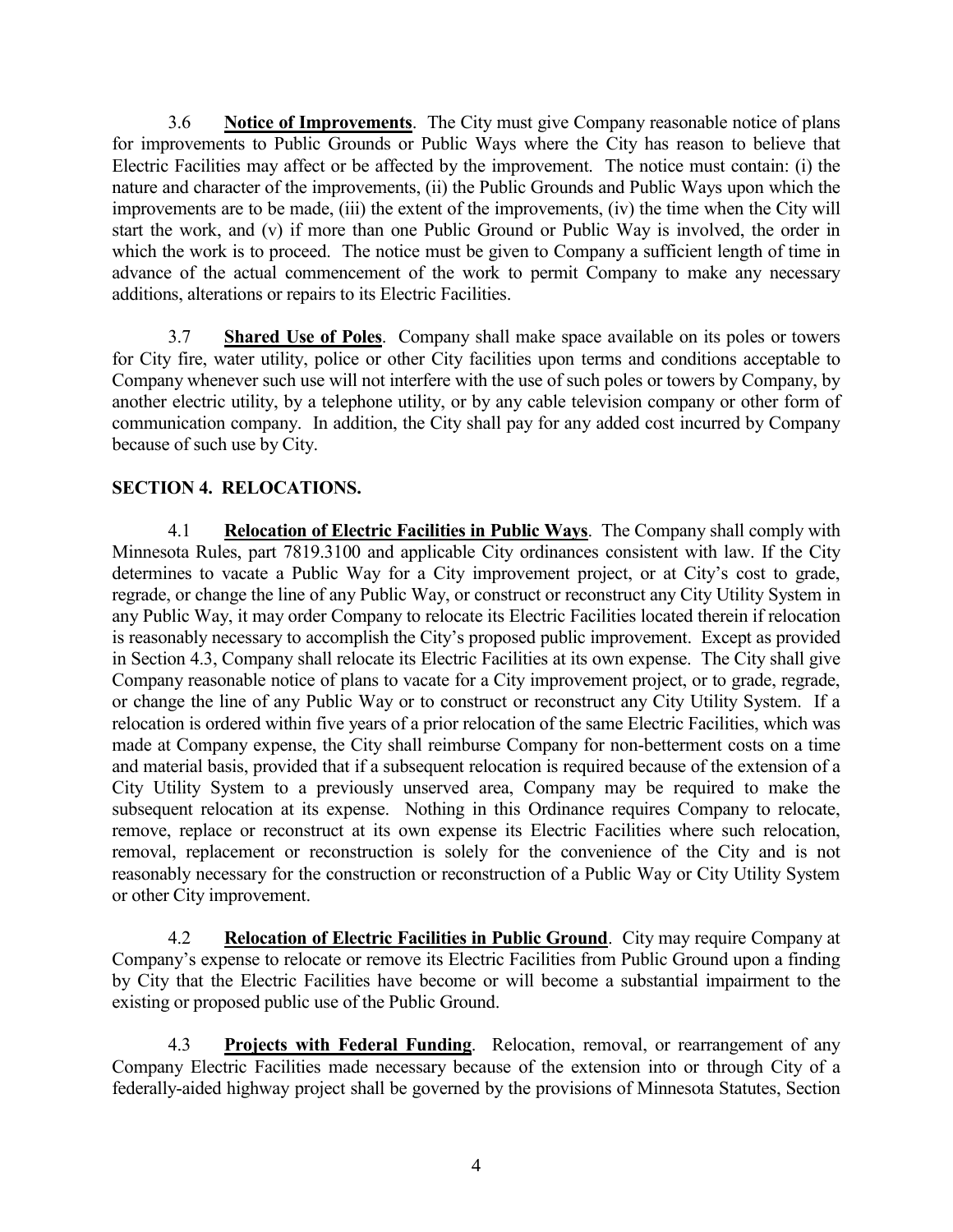161.46, as supplemented or amended. It is understood that the right herein granted to Company is a valuable right. City shall not order Company to remove or relocate its Electric Facilities when a Public Way is vacated, improved or realigned because of a renewal or a redevelopment plan which is financially subsidized in whole or in part by the Federal Government or any agency thereof, unless the reasonable non-betterment costs of such relocation and the loss and expense resulting therefrom are first paid to Company, but the City need not pay those portions of such for which reimbursement to it is not available.

4.4 **No Waiver**. The provisions of this franchise apply only to facilities constructed in reliance on a franchise from the City and shall not be construed to waive or modify any rights obtained by Company for installations within a Company right-of-way acquired by easement or prescriptive right before the applicable Public Ground or Public Way was established, or Company's rights under state or county permit.

# **SECTION 5. TREE TRIMMING.**

Company may trim all trees and shrubs in the Public Grounds and Public Ways of City to the extent Company finds necessary to avoid interference with the proper construction, operation, repair and maintenance of any Electric Facilities installed hereunder, provided that Company shall save the City harmless from any liability arising therefrom, and subject to permit or other reasonable regulation by the City.

## **SECTION 6. INDEMNIFICATION.**

6.1 **Indemnity of City**. Company shall indemnify , keep and hold the City free and harmless from any and all liability on account of injury to persons or damage to property occasioned by the construction, maintenance, repair, inspection, the issuance of permits, or the operation of the Electric Facilities located in the Public Grounds and Public Ways. The City shall not be indemnified for losses or claims occasioned through its own negligence except for losses or claims arising out of or alleging the City's negligence as to the issuance of permits for, or inspection of, Company's plans or work. The City shall not be indemnified if the injury or damage results from the performance in a proper manner of acts reasonably deemed hazardous by Company, and such performance is nevertheless ordered or directed by City after notice of Company's determination.

6.2 **Defense of City**. In the event a suit is brought against the City under circumstances where this agreement to indemnify applies, Company at its sole cost and expense shall defend the City in such suit if written notice thereof is promptly given to Company within a period wherein Company is not prejudiced by lack of such notice. If Company is required to indemnify and defend, it will thereafter have control of such litigation, but Company may not settle such litigation without the consent of the City, which consent shall not be unreasonably withheld. This section is not, as to third parties, a waiver of any defense or immunity otherwise available to the City and Company, in defending any action on behalf of the City shall be entitled to assert in any action every defense or immunity that the City could assert in its own behalf. This franchise agreement shall not be interpreted to constitute a waiver by the City of any of its defenses of immunity or limitations on liability under Minnesota Statutes, Chapter 466.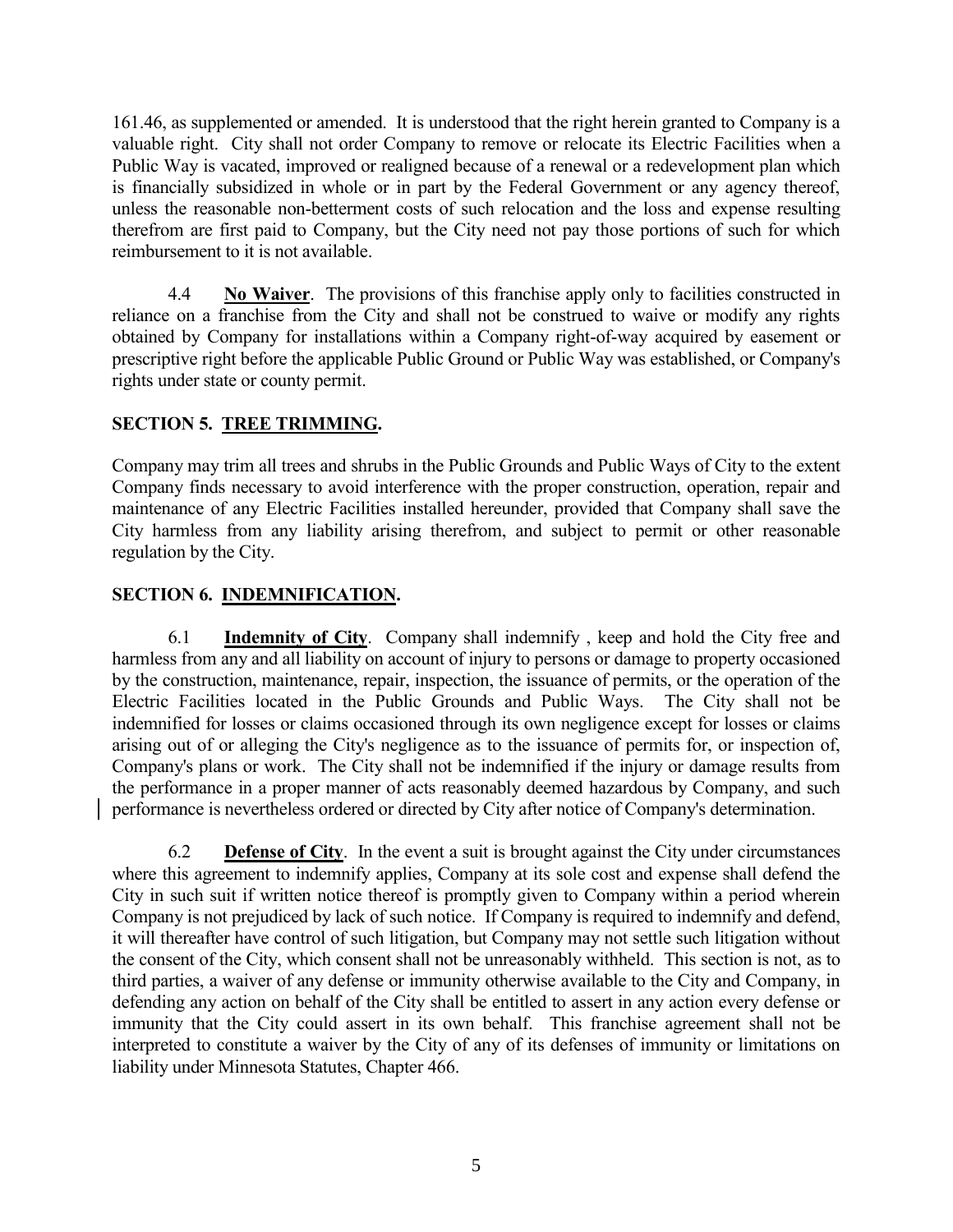### **SECTION 7**. **VACATION OF PUBLIC WAYS**.

The City shall give Company at least two weeks prior written notice of a proposed vacation of a Public Way. Except where required for a City improvement project, the vacation of any Public Way, after the installation of Electric Facilities, shall not operate to deprive Company of its rights to operate and maintain such Electric Facilities, until the reasonable cost of relocating the same and the loss and expense resulting from such relocation are first paid to Company. In no case, however, shall City be liable to Company for failure to specifically preserve a right of way under Minnesota Statutes, Section 160.29.

#### **SECTION 8. CHANGE IN FORM OF GOVERNMENT.**

Any change in the form of government of the City shall not affect the validity of this Ordinance. Any governmental unit succeeding the City shall, without the consent of Company, succeed to all of the rights and obligations of the City provided in this Ordinance.

### **SECTION 9. FRANCHISE FEE.**

9.1 **Fee Schedule**. During the term of the franchise hereby granted, and in lieu of any permit or other fees being imposed on Company, the City may impose on Company a franchise fee not to exceed five percent (5%) of the Company's Gross Revenues, as hereinafter defined, by collecting the amounts calculated on a flat fee per meter/per class, per/month basis as indicated in a Fee Schedule set forth in a separate ordinance from each customer in the designated Customer Classification for service at each and every customer location, based on a Fee Schedule form similar to the following:

| Class                                           | Fee Per Premise Per Month |
|-------------------------------------------------|---------------------------|
| Residential                                     |                           |
| $Sm C & I - Non-Dem$                            |                           |
| $\text{Sm} \subset \& \text{I} - \text{Demand}$ |                           |
| Large $C \& I$                                  |                           |
| <b>Public Street Lighting</b>                   |                           |
| Muni Pumping N/D                                |                           |
| Muni Pumping Dem                                |                           |
|                                                 |                           |

In the event the City desires to collect a franchise fee as set forth above, the City shall give Company Notice to amend this franchise agreement to authorize collection of a franchise fee by separate ordinance in an amount and upon such terms and conditions as Company and City at that time are willing to incorporate in their electric franchise agreements, subject to the provisions of this Section 9. Upon receipt of such Notice, Company shall negotiate in good faith with City to so amend this franchise agreement in accordance with the following provisions.

9.2 **Separate Ordinance**. The franchise fee shall be imposed by separate ordinance duly adopted by the City Council, which ordinance shall not be adopted until at least sixty (60) days after written notice enclosing such proposed ordinance has been served upon the Company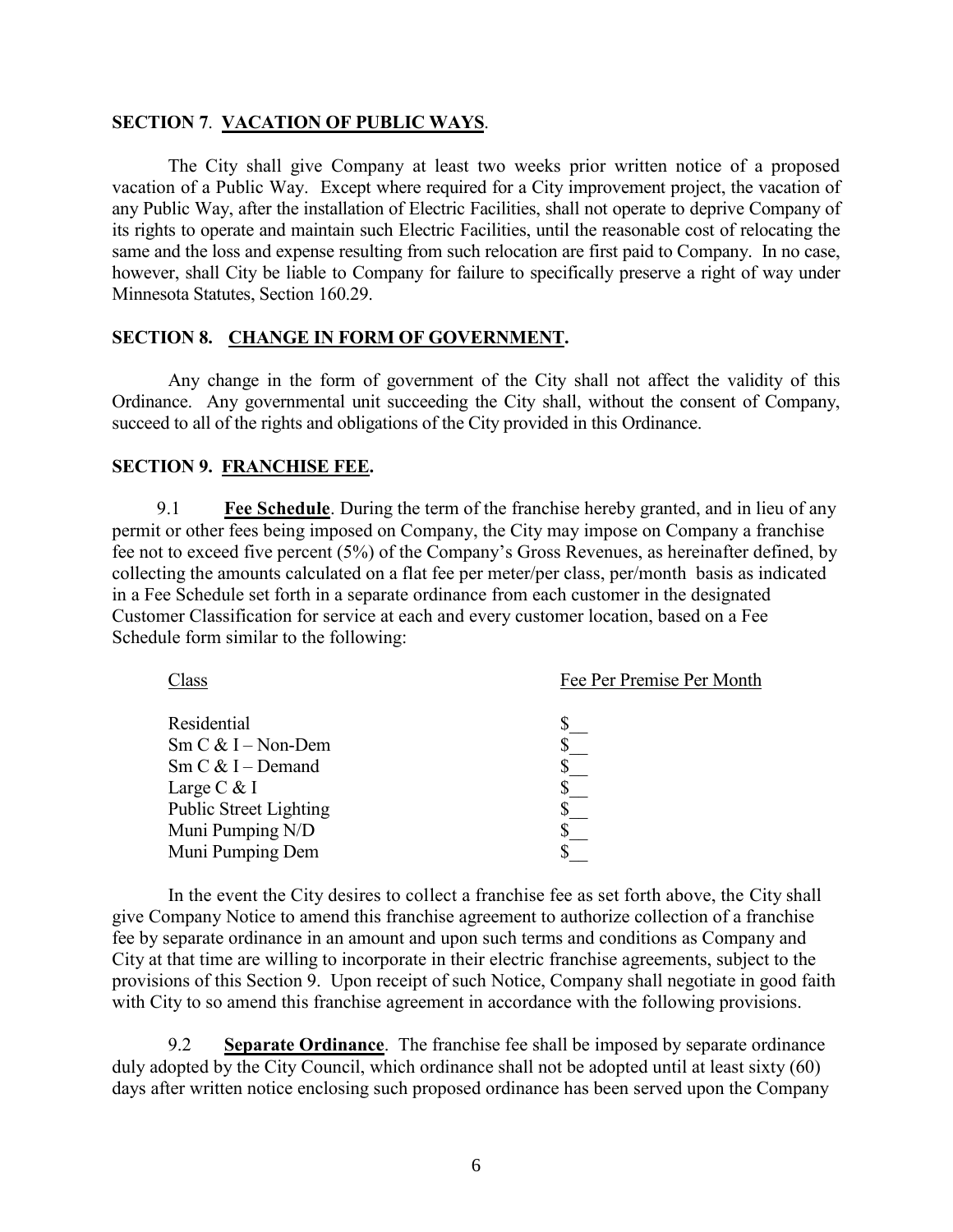by certified mail, and written acceptance thereof by Company. No action by the City to implement a separate ordinance will commence until this Ordinance is effective. A separate ordinance which imposes a lesser franchise fee on the residential class of customers than an amount which in total collects at least two percent of the estimated total annual gross revenues from the residential class shall not be effective against Company unless the fee imposed on each other Customer Classification in the Fee Schedule is reduced so that the total annual amount estimated to be collected in any other Customer Classification shall not, as a percentage of the estimated total annual gross revenues in that Customer Classification, exceed the percentage being collected from the residential class.

9.3 **Terms Defined**. For the purpose of this Section 9, the following definitions apply:

9.3.1 "Customer Classification" shall refer to the classes listed on the Fee Schedule and as defined or determined in Company's electric tariffs on file with the Commission.

9.3.2 "Fee Schedule" refers to the schedule in Section 9.1 setting forth the various customer classes from which a franchise fee would be collected if a separate ordinance were implemented immediately after the effective date of this franchise agreement. The Fee Schedule in the separate ordinance may include new Customer Classifications added by Company to its electric tariffs after the effective date of this franchise agreement

9.3.3 "Gross Revenue" means all sums, excluding any surcharge or similar addition to the Company's charges to customers for the purpose of reimbursing the Company for the cost resulting from the franchise fee, received by the Company from the sale of electricity to its retail customers within the corporate limits of the City.

9.4 **Collection of the Fee**. The franchise fee shall be paid based on the amount collected by Company during complete billing months during the period for which payment is to be made by imposing a surcharge ("additional fee") equal to the designated franchise fee for the applicable Customer Classification in all customer billings for metered service in each class. The payment shall be paid four times a year and due the last business day of the calendar month following the end of each quarter (payments being due January 31, April 30, July 31, and October 31 during each calendar year). The franchise fee may be changed by ordinance from time to time; however, each change shall meet the same notice requirements and not occur more often than annually, and no change shall require a collection from any customer for metered service in excess of the amounts specifically permitted by this Section 10. The time and manner of collecting the franchise fee is subject to the approval of the Commission, which Company agrees to use its best efforts to obtain. No franchise fee shall be payable by Company if Company is legally unable to first collect an amount equal to the franchise fee from its customers in each applicable class of customers by imposing a surcharge in Company's applicable rate for electric service. Company may pay the City the fee based upon the surcharge billed subject to subsequent reductions to account for uncollectibles, refunds and correction of erroneous billings. Company agrees to make its records available for inspection by the City at reasonable times provided that the City and its designated representative agree in writing not to disclose any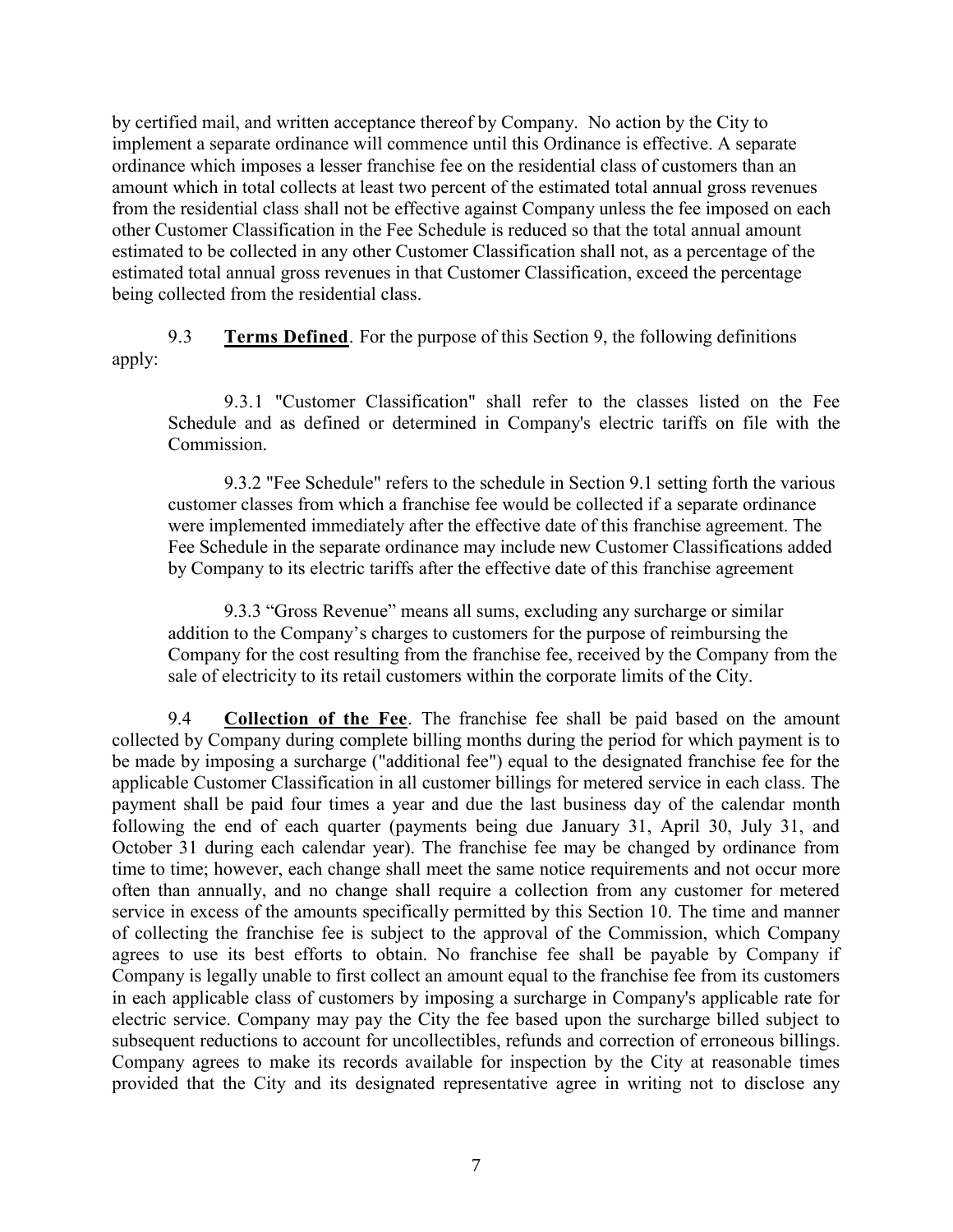information which would indicate the amount paid by any identifiable customer or customer or any other information regarding identified customers.

9.5 **Equivalent Fee Requirement**. The separate ordinance imposing the fee shall not be effective against Company unless it lawfully imposes and the City quarterly or more often collects a fee or tax of the same or greater equivalent amount on the receipts from sales of energy within the City by any other energy supplier, provided that, as to such a supplier, the City has the authority to require a franchise fee or to impose a tax. The "same or greater equivalent amount" shall be measured, if practicable, by comparing amounts collected as a franchise fee from each similar customer, or by comparing, as to similar customers, the percentage of the annual bill represented by the amount collected for the franchise fee purposes. The franchise fee or tax shall be applicable to energy sales for any energy use related to heating, cooling, or lighting, as well as to the supply of energy needed to run machinery and appliances on premises located within or adjacent to the City, but shall not apply to energy sales for the purpose of providing fuel for vehicles.

## **SECTION 10. PROVISIONS OF ORDINANCE.**

10.1 **Severability.** Every section, provision, or part of this Ordinance is declared separate from every other section, provision, or part and if any section, provision, or part shall be held invalid, it shall not affect any other section, provision, or part. Where a provision of any other City ordinance conflicts with the provisions of this Ordinance, the provisions of this Ordinance shall prevail.

10.2 **Limitation on Applicability.** This Ordinance constitutes a franchise agreement between the City and Company as the only parties and no provision of this franchise shall in any way inure to the benefit of any third person (including the public at large) so as to constitute any such person as a third party beneficiary of the agreement or of any one or more of the terms hereof, or otherwise give rise to any cause of action in any person not a party hereto.

## **SECTION 11. AMENDMENT PROCEDURE.**

Either party to this franchise agreement may at any time propose that the agreement be amended to address a subject of concern and the other party will consider whether it agrees that the amendment is mutually appropriate. If an amendment is agreed upon, this Ordinance may be amended at any time by the City passing a subsequent ordinance declaring the provisions of the amendment, which amendatory ordinance shall become effective upon the filing of Company's written consent thereto with the City Clerk within 90 days after the date of final passage by the City of the amendatory ordinance.

## **SECTION 12. PREVIOUS FRANCHISES SUPERSEDED.**

This franchise supersedes any previous electric franchise granted to Company or its predecessor.